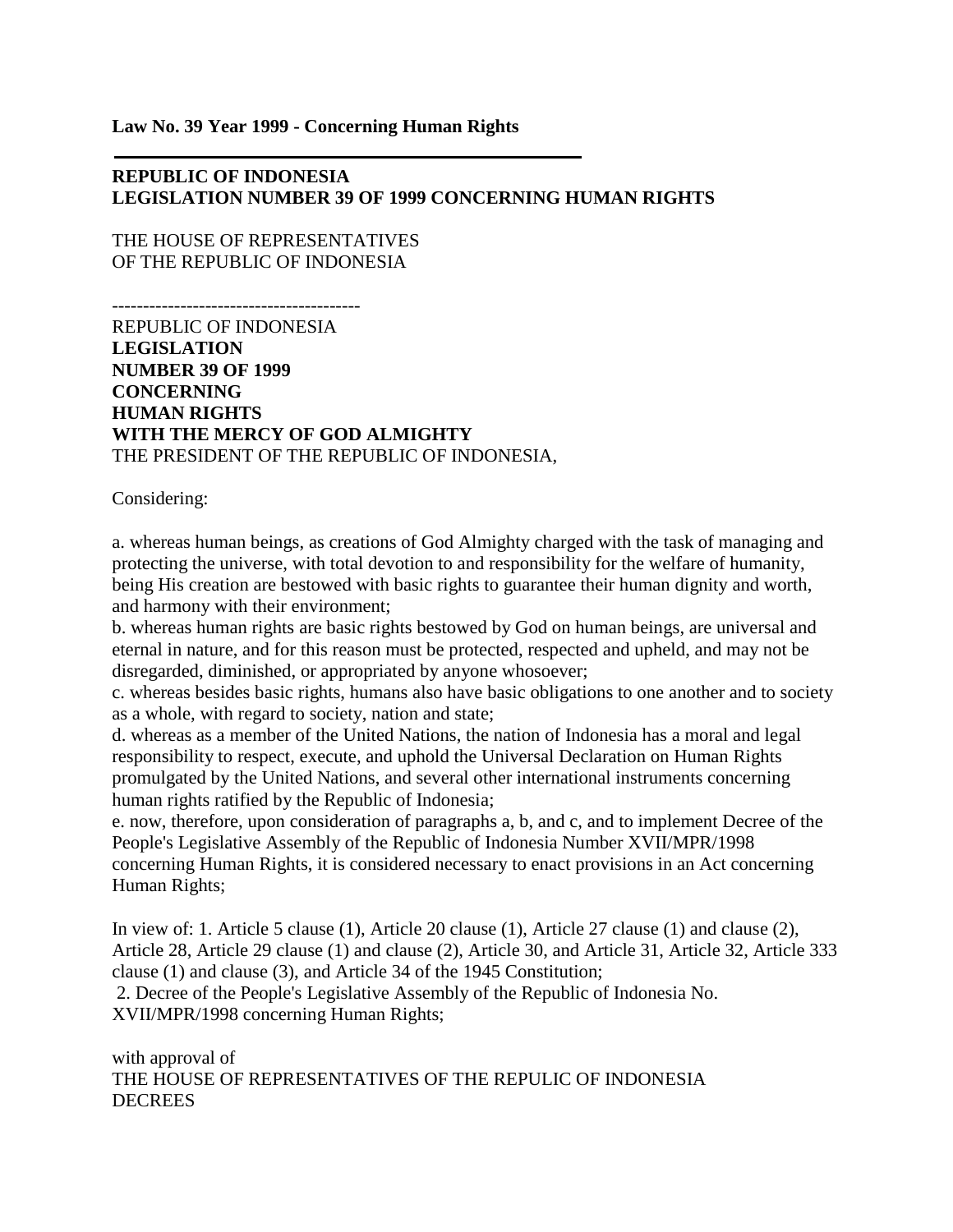#### To enact: ACT CONCERNING HUMAN RIGHTS

#### **CHAPTER 1 GENERAL PROVISIONS**

#### **Article 1**

The terms used in this Act have the following meanings:

1. Human rights mean a set of rights bestowed by God Almighty in the essence and being of humans as creations of God which must be respected, held in the highest esteem and protected by the state, law, Government, and all people in order to protect human dignity and worth.

2. Human obligations mean a set of obligations which, if not undertaken, would make it impossible for human rights to be executed and upheld.

3. Discrimination means all limitations, affronts or ostracism, both direct and indirect, on grounds of differences in religion, ethnicity, race, group, faction, social status, economic status, sex, language, or political belief, that results in the degradation, aberration, or eradication of recognition, execution, or application of human rights and basic freedoms in political, economic, legal, social, cultural, or any other aspects of life.

4. Torture means all deliberate acts that cause deep pain and suffering, both physical or emotional, inflicted on an individual person to obtain information or knowledge from that person or from a third party, by punishing an individual for an act carried out or suspected to have been carried out by an individual or third party, or by threatening or coercing an individual or third party, or for reasons based on discriminative considerations, should this pain or suffering arise as a result of provocation by, with the approval of, or with the knowledge of any person or public official whosoever.

5. Children mean all unmarried persons under the age of 18, including, should this be in their interest, all unborn children.

6. Human rights violations mean all actions by individuals or groups of individuals, including the state apparatus, both intentional and unintentional, that unlawfully diminish, oppress, limit and/or revoke the human rights of an individual or group of individuals guaranteed by the provisions set forth in this Act, and who do not or may not obtain fair and total legal restitution under the prevailing legal mechanism.

## **CHAPTER II BASIC RIGHTS**

#### **Article 2**

The Republic of Indonesia acknowledges and holds in high esteem the rights and freedoms of humans as rights which are bestowed by God and which are an integral part of humans, which must be protected, respected, and upheld in the interests of promoting human dignity, prosperity, contentment, intellectual capacity and justice.

### **Article 3**

(1) Everyone is born equal in dignity and human rights, and is bestowed with the intellect and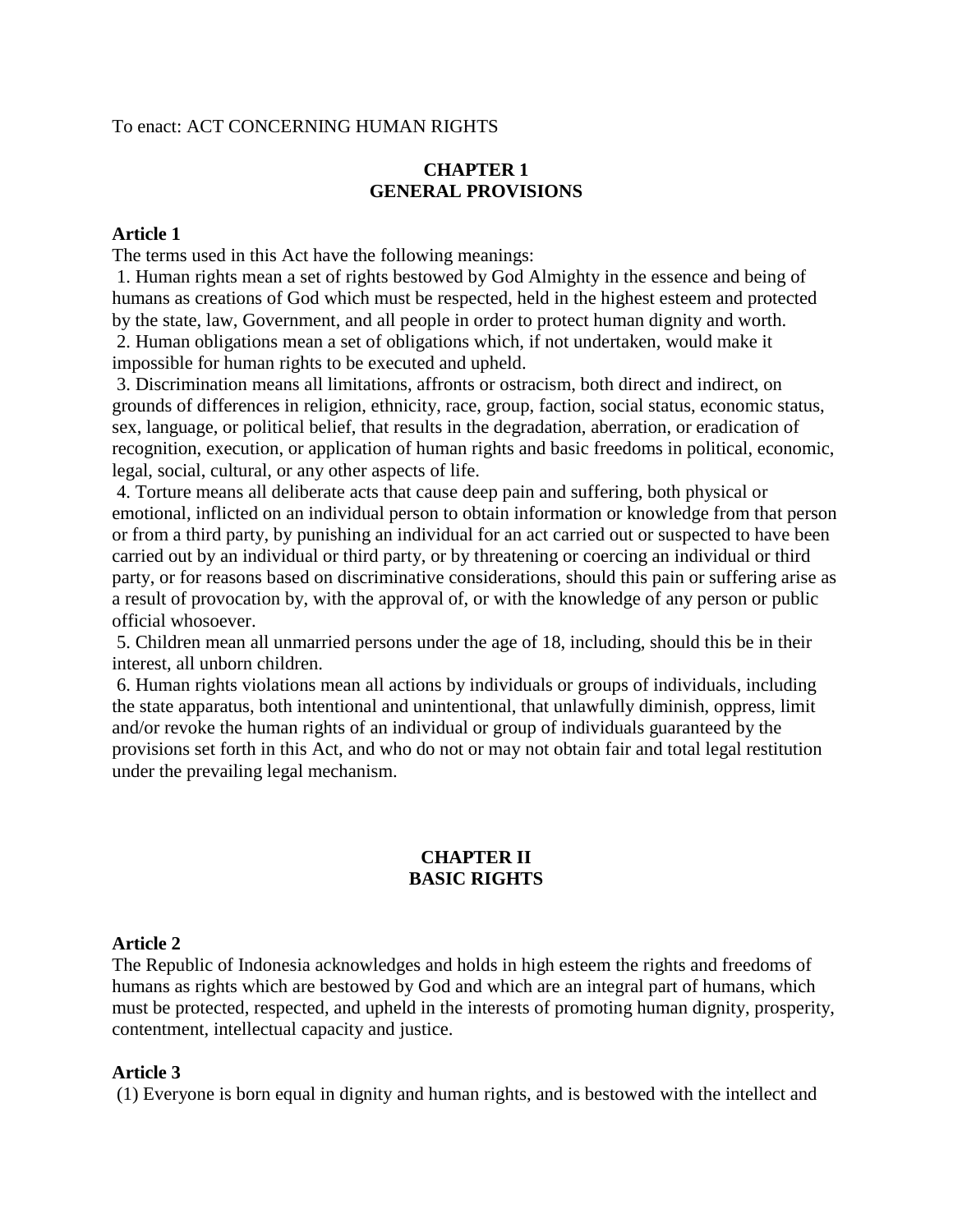reason to live with others in a spirit of brotherhood.

(2) Everyone has the right to be recognized, guaranteed, protected, and treated fairly before the law and is entitled to equal legal certitude and treatment before the law.

(3) Everyone has the right without any discrimination, to protection of human rights and obligations.

## **Article 4**

The right to life, the right to not to be tortured, the right to freedom of the individual, to freedom of thought and conscience, the right not to be enslaved, the right to be acknowledged as an individual before the law, and the right not to be prosecuted retroactively under the law are human rights that cannot be diminished under any circumstances whatsoever.

## **Article 5**

(1) Everyone is recognized as an individual who has the right to demand and obtain equal treatment and protection before the law as befits his or her human dignity.

(2) Everyone has the right to truly just support and protection from an objective, impartial judiciary.

(3) All members of disadvantaged groups in society, such as children, the poor, and the disabled, are entitled to greater protection of human rights.

### **Article 6**

(1) In the interests of upholding human rights, the differences and needs of indigenous peoples must be taken into consideration and protected by the law, the public and the Government. (2) The cultural identity of indigenous peoples, including indigenous land rights, must be upheld, in accordance with the development of the times.

## **Article 7**

(1) Everyone has the right to use all effective national legal means and international forums against all violations of human rights guaranteed under Indonesian law, and under international law concerning human rights which has been ratified by Indonesia.

(2) Provisions set forth in international law concerning human rights ratified by the Republic of Indonesia, are recognized under this Act as legally binding in Indonesia.

#### **Article 8**

The principal responsibility for protecting, promoting, upholding, and fulfilling human rights lies with the Government.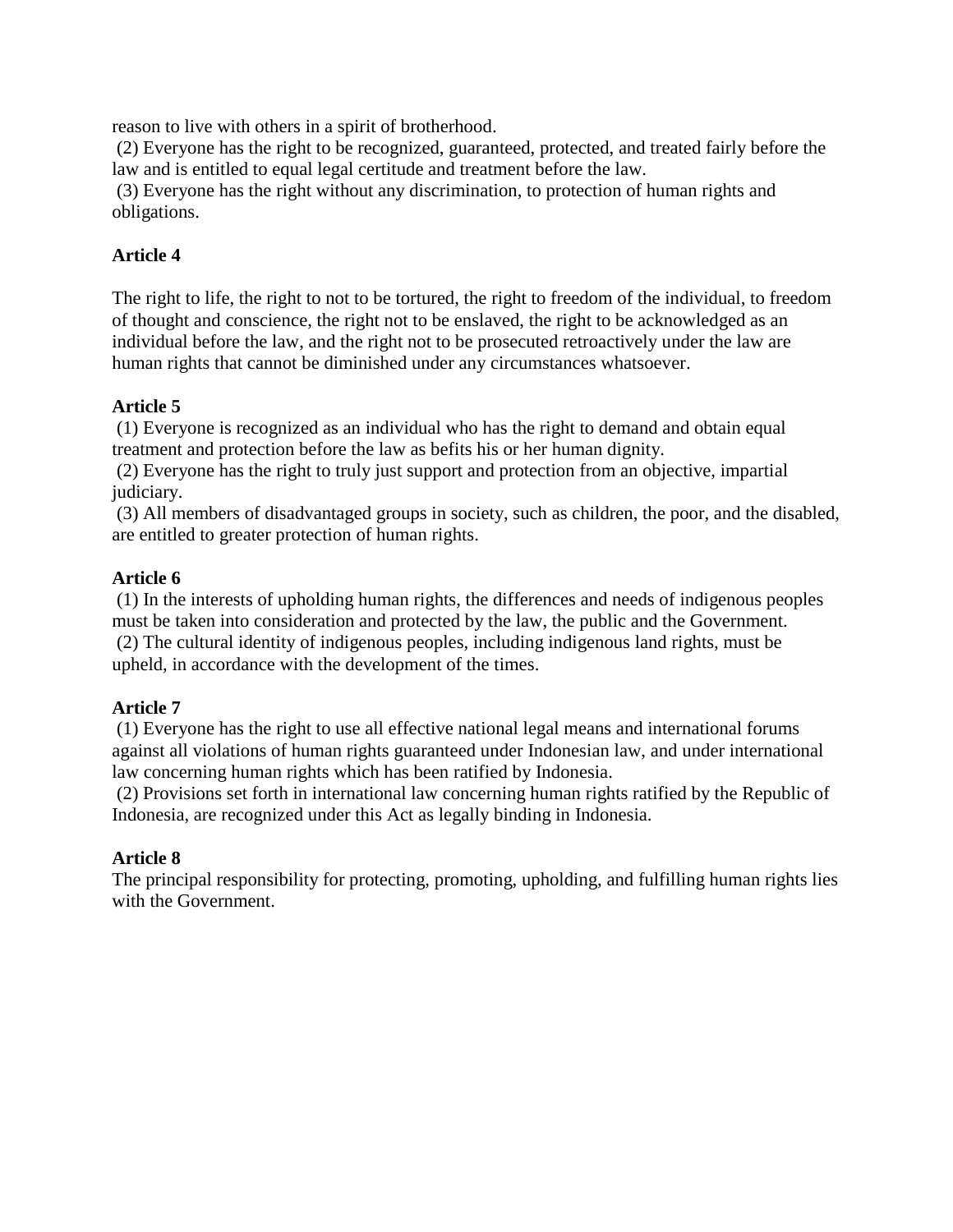## **CHAPTER 3 HUMAN RIGHTS AND FREEDOMS**

# **Section One Right to Life**

### **Article 9**

(1) Everyone has the right to life, to sustain life, and to improve his or her standard of living.

(2) Everyone has the right to peace, happiness, and well-being.

(3) Everyone has the right to an adequate and healthy environment.

## **Section Two Right to Marry and Bear Children**

## **Article 10**

(1) Everyone has the right to marry legally, to found a family, and to bear children.

(2) Marriage shall be entered into only with the free and full consent of the intending spouses, in accordance with prevailing legislation.

### **Section Three Right to Self Development**

# **Article 11**

Everyone has the right to grow and develop in a way that he feels fit.

## **Article 12**

Everyone has the right to protection of his self-development, to obtain an education, to educate himself, and to improve the quality of his life to become responsible, content, and prosperous people, in accordance with his human rights.

## **Article 13**

Everyone has the right to develop and benefit from scientific knowledge and technology, arts and culture as befits human dignity, in the interests of his own welfare, and the welfare of the nation and humanity.

## **Article 14**

(1) Everyone has the right to communicate and obtain information they need to develop themselves as individuals and to develop their social environment.

(2) Everyone has the right to seek, obtain, own, store, process, and impart information using all available facilities.

## **Article 15**

Everyone has the right to develop himself by individually and collectively protecting his rights, in the interests of developing his society, nation, and state.

## **Article 16**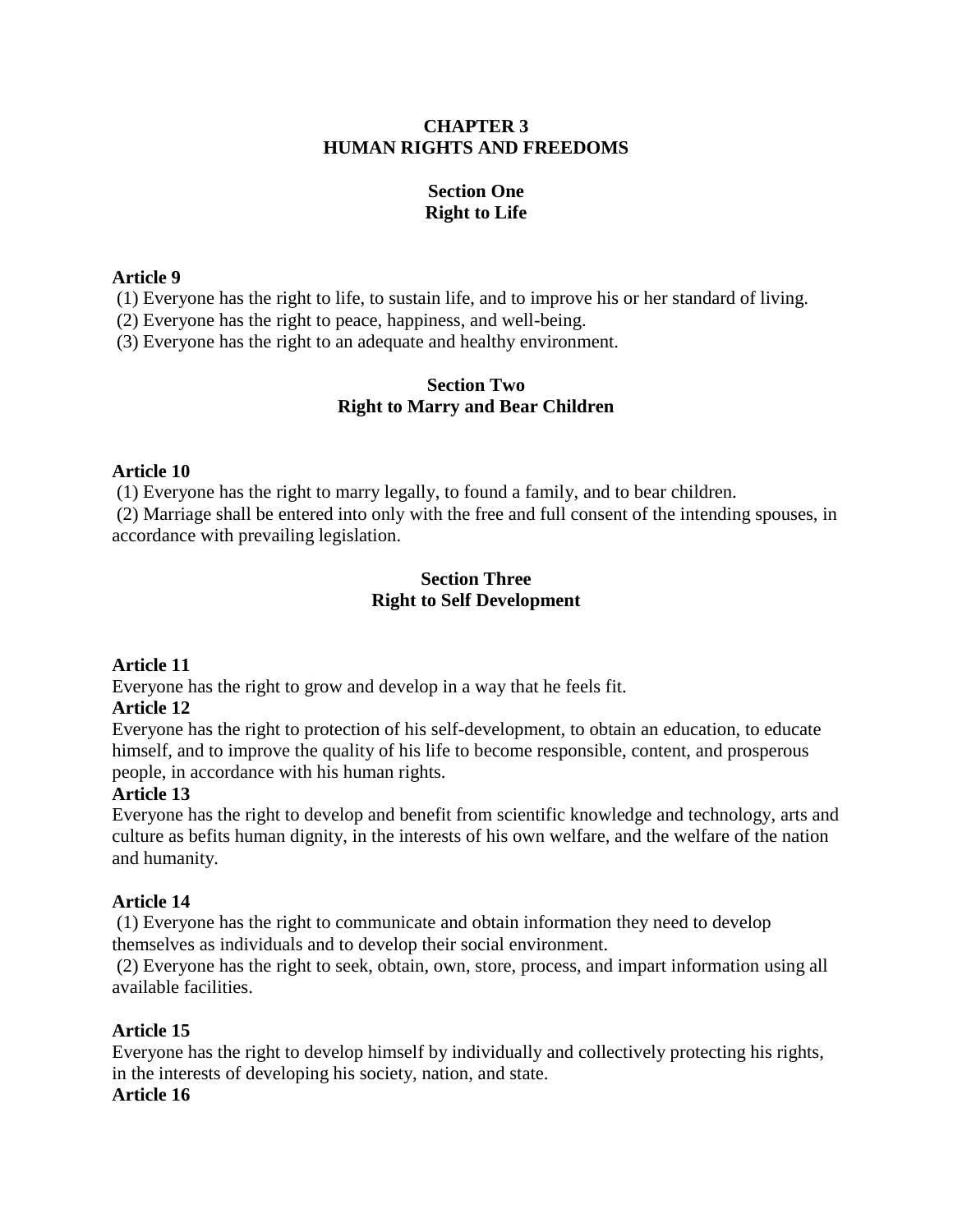Everyone has the right to undertake social and charitable works, to found organizations for this purpose, including organizing private schooling and education, and to raise funds for these purposes, in line with prevailing legislation.

### **Section Four Right to Justice**

### **Article 17**

Everyone without discrimination, has the right to justice by submitting applications, grievances, and charges, of a criminal, civil, and administrative nature, and to a hearing by an independent and impartial tribunal, according to legal procedure that guarantees a hearing by a just and fair judge allowing an objective and impartial verdict to be reached.

#### **Article 18**

(1) Everyone arrested, detained, or charged for a penal offence has the right to be presumed innocent until proven guilty according to law in a trial at which he has had all the guarantees necessary for his defense, according to prevailing law.

(2) No one shall be charged or held guilty of a penal offence for any act or omission which did not constitute a penal offence under prevailing law, at the time when it was committed.

(3) Should any changes be made to law, the provisions most advantageous to the person held guilty shall apply.

 (4) Everyone brought before a tribunal has the right to legal aid from the start of the hearing until a legally binding decision is made by the tribunal.

(5) No one shall be charged more than once for an action or omission concerning which a tribunal has previously made a legally binding decision.

## **Article 19**

(1) No offender or criminal shall be threatened with punishment in the form of seizure of part or whole of assets he legally owns.

(2) No person found guilty by a tribunal shall be imprisoned or incarcerated for being unable to fulfill the obligations of a loan agreement.

## **Section Five Right to Freedom of the Individual**

## **Article 20**

(1) No one shall be held in slavery or servitude.

(2) Slavery, the slave trade and servitude shall be prohibited in all their forms.

#### **Article 21**

Everyone has the right to integrity of the individual, both spiritual and physical, and as such shall not become the object of any research without his approval.

#### **Article 22**

(1) Everyone has the right to freedom to choose his religion and to worship according to the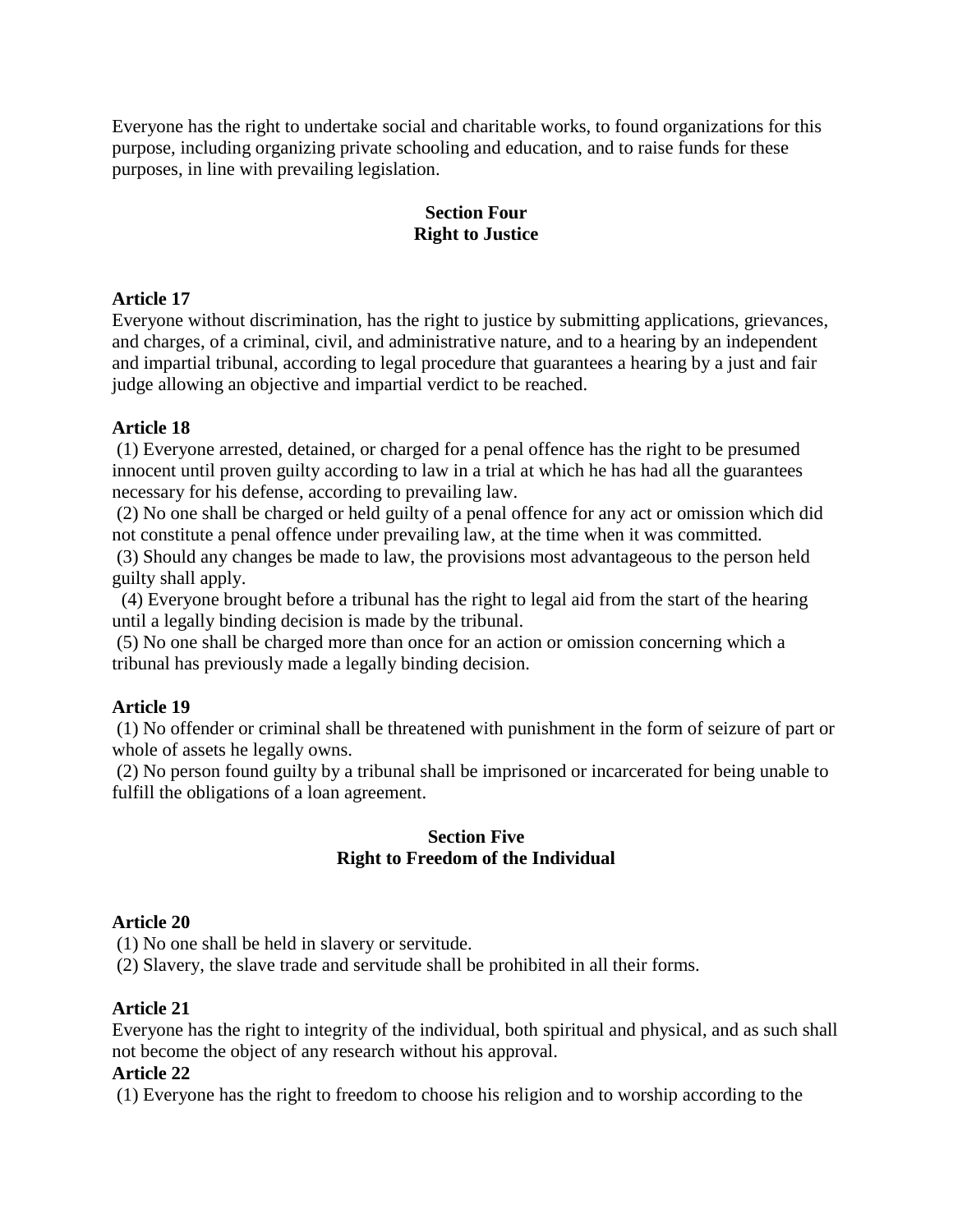teachings of his religion and beliefs.

(2) The state guarantees everyone the freedom to choose and practice his religion and to worship according to his religion and beliefs.

## **Article 23**

(1) Everyone has the freedom to choose and hold his political beliefs.

(2) Everyone has the freedom to hold, impart and widely disseminate his beliefs, orally or in writing through printed or electronic media, taking into consideration religious values, morals, law and order, the public interest and national unity.

### **Article 24**

(1) Everyone has the right to peaceful assembly and association.

(2) Every citizen or group has the right to found a political party, non-government organization, or other organization in order to take part in the government or administration of the state and nation for the purpose of protecting and promoting human rights, according to prevailing law.

## **Article 25**

Every citizen has the right to express his opinion in public, and this includes the right to strike, according to prevailing law.

### **Article 26**

(1) Everyone has the right to have, obtain, change and maintain his nationality.

(2) Everyone has the freedom to choose his nationality, and without discrimination has the right to enjoy his rights as a citizen and is required to undertake his obligations as a citizen in accordance with the law.

## **Article 27**

(1) All Indonesian citizens have the right to freedom of movement and residence within the borders of Indonesia.

(2) All Indonesian citizens have the right to leave and return to the Republic of Indonesia, according to prevailing law.

#### **Section Six The Right to Security**

## **Article 28**

(1) Everyone has the right to seek and receive political asylum from another country.

(2) The right as referred to in clause (1) does not apply perpetrators of non-political crimes or of acts that contravene the objectives and principles of the United Nations.

## **Article 29**

(1) Everyone has the right to protection of the individual, his family, opinion, honor, dignity, and rights.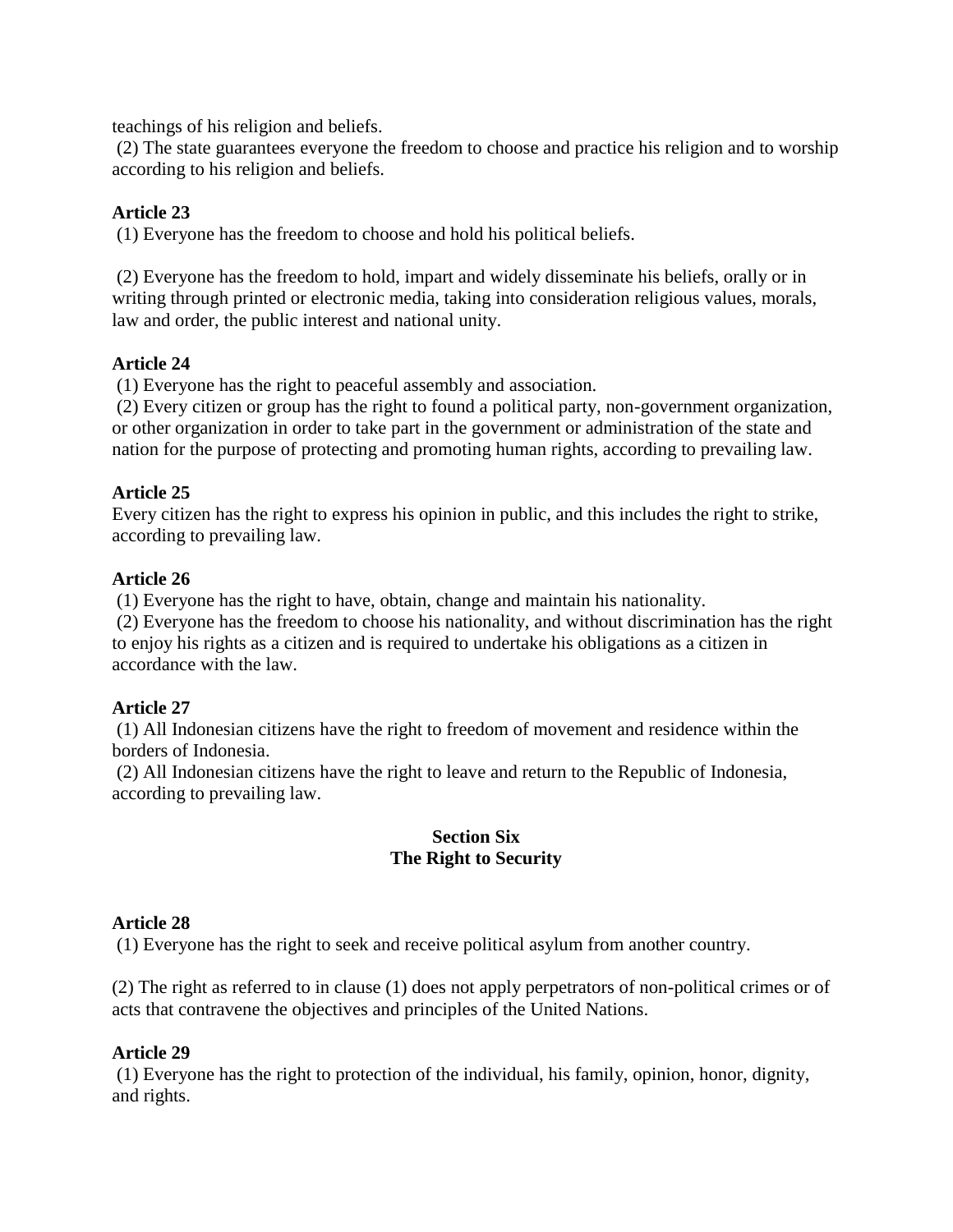(2) Everyone has the right to recognition everywhere as a person before the law'

### **Article 30**

Everyone has the right to security and protection against the threat of fear from any act or omission.

### **Article 31**

(1) No one shall be subject to arbitrary interference with his home.

(2) No one shall set foot in or enter the enclosure of a house or enter a house without the permission of the person who lives there, except for reasons provided for under prevailing legislation.

### **Article 32**

No one shall be subject to arbitrary interference with his correspondence, including electronic communications, except upon the order of a court or other legitimate authority according to prevailing legislation.

### **Article 33**

(1) Everyone has the right to freedom from torture, or cruel, inhuman and degrading punishment or treatment.

(2) Everyone has the right to freedom from abduction and assassination.

#### **Article 34**

No one shall be subject to arbitrary arrest, detention, torture or exile.

#### **Article 35**

Everyone has the right to live in a peaceful, safe and secure society and nation which fully respects, protects and executes human rights and obligations as set forth in the provisions in this Act.

#### **Section Seven Right to Welfare**

#### **Article 36**

(1) Everyone has the right to own property, both alone and in association with others, for the development of himself, his family, nation, and society through lawful means.

(2) No one shall be subjected to arbitrary or unlawful seizure of his property.

(3) The right to ownership has a social function.

#### **Article 37**

(1) The right to ownership of a property in the public interest shall not be revoked, except with the restoration of fair, proper and adequate compensation, based on prevailing legislation. (2) In the event that in the public interest a property must be destroyed or abandoned, either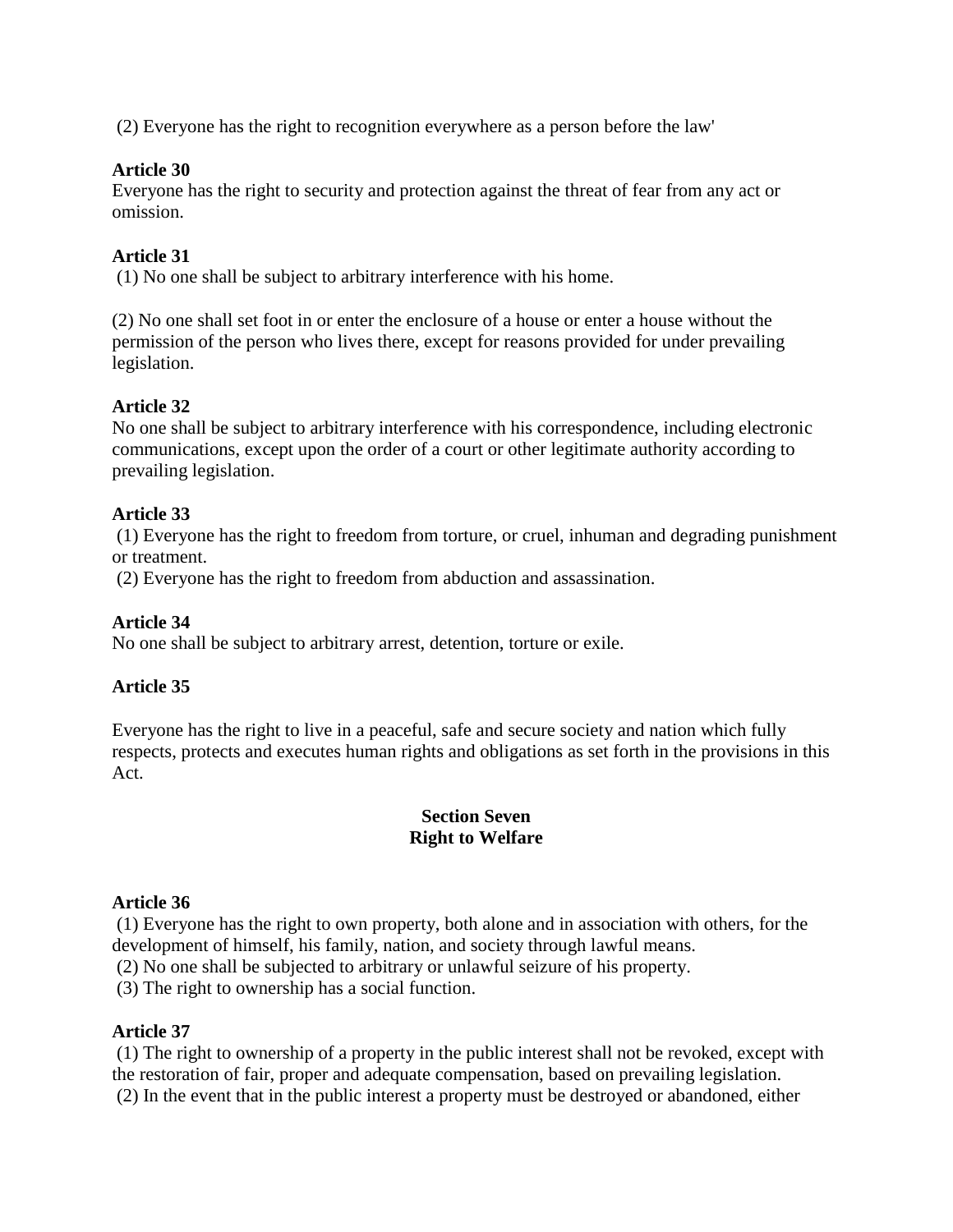permanently or temporarily, compensation shall be paid in accordance with prevailing legislation, unless otherwise decreed.

### **Article 38**

(1) All citizens have the right to work as befits a human being, in line with his or her ability and capacity.

(2) Everyone has the right to free choice of employment and the right to just conditions of work.

(3) Everyone, both men and women, who works has the right to equal pay for equal work, and the right to equal work conditions.

(4) Everyone, both men and women, who works has the right to fair and adequate remuneration, ensuring for himself and his family an existence worthy of human dignity.

### **Article 39**

Everyone has the right to form and join trade unions for the protection and promotion of his interests, in accordance with prevailing law.

#### **Article 40**

Everyone has the right to a place to live and the right to an adequate standard of living.

#### **Article 41**

(1) Everyone has the right to the social security necessary for an adequate existence and for the development of his well-being.

(2) The disabled, elderly, pregnant women and children have a right to special facilities and treatment.

#### **Article 42**

In the event of old age, physical and/or mental disability, every citizen has the right to special care, education, training and assistance at the expense of the state, ensuring an existence worthy of human dignity, and building his self confidence and capacity to participate in the life of nation, state, and society.

### **Section Eight Right to Participate in Government**

#### **Article 43**

(1) Every citizen has the right to vote and be voted for in general elections and has equal rights to a direct, free, secret, fair and just vote, in accordance with prevailing law.

(2) Every citizen has the right to participate in government either directly or through his freely elected representative, in ways laid down by provisions set forth in legislation.

(3) Every citizen has the right to be appointed to any position in the government.

#### **Article 44**

Every citizen, both individually and collectively, has the right to submit orally or in writing requests, complaints and/or proposals to the government for the implementation of a clean,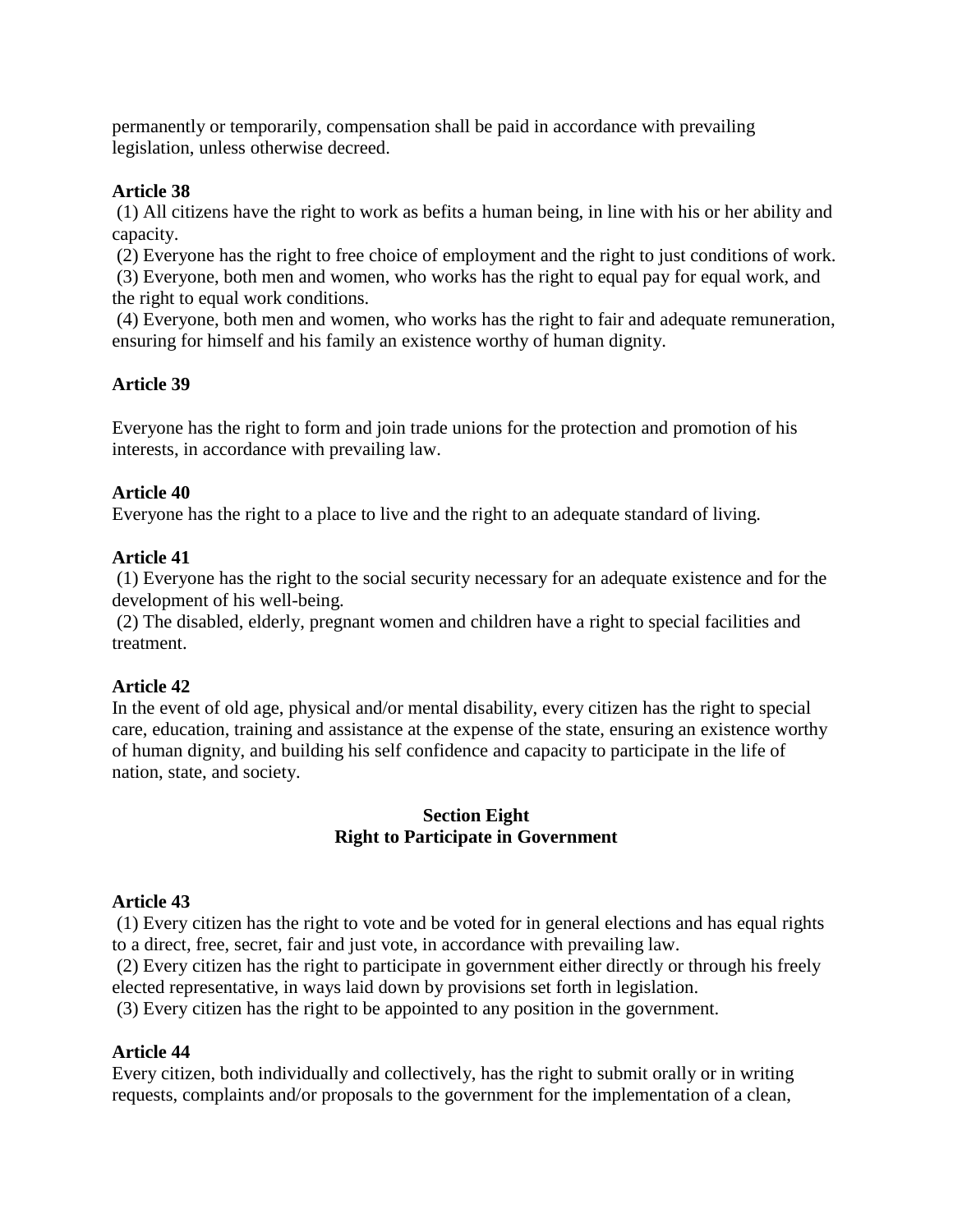effective and efficient government, in line with prevailing legislation.

## **Section Nine Women's Rights**

## **Article 45**

Under this Act, women's rights are human rights.

## **Article 46**

The general election system, political party system, system of electing members of people's representative organizations, and the system of appointing executives, judges and civil servants must ensure that women are adequately represented.

## **Article 47**

The nationality of a woman married to a foreign citizen shall not automatically change to that of her husband; rather, she has the right to maintain, change, or re-gain her nationality.

## **Article 48**

Women and men have equal rights to adequate access to and conditions of schooling and education.

## **Article 49**

(1) Women have the right to select, be selected and appointed to an adequate job, position or a profession, in line with prevailing law.

(2) Women have the right to special protection in the undertaking of work or a profession that could put her safety and/or her reproductive health.

(3) The special rights to which women are entitled arising from their reproductive function are guaranteed and protected by law.

## **Article 50**

Women of full age and/or who are married have the authority to take both criminal and civil legal action as individuals, unless determined otherwise under religious law.

# **Article 51**

(1) During marriage, a wife and husband have equal rights and responsibilities with regard to all aspects of marriage, contact with their children, and rights to joint control of assets.

(2) Following dissolution of marriage, a wife and her former husband have equal rights and responsibilities with regard to all matters concerning their children, taking into account the best interests of the child.

(3) Following dissolution of marriage, a wife and her former husband have equal rights with regard to all matters concerning joint assets while not undermining children's rights, in accordance with prevailing law.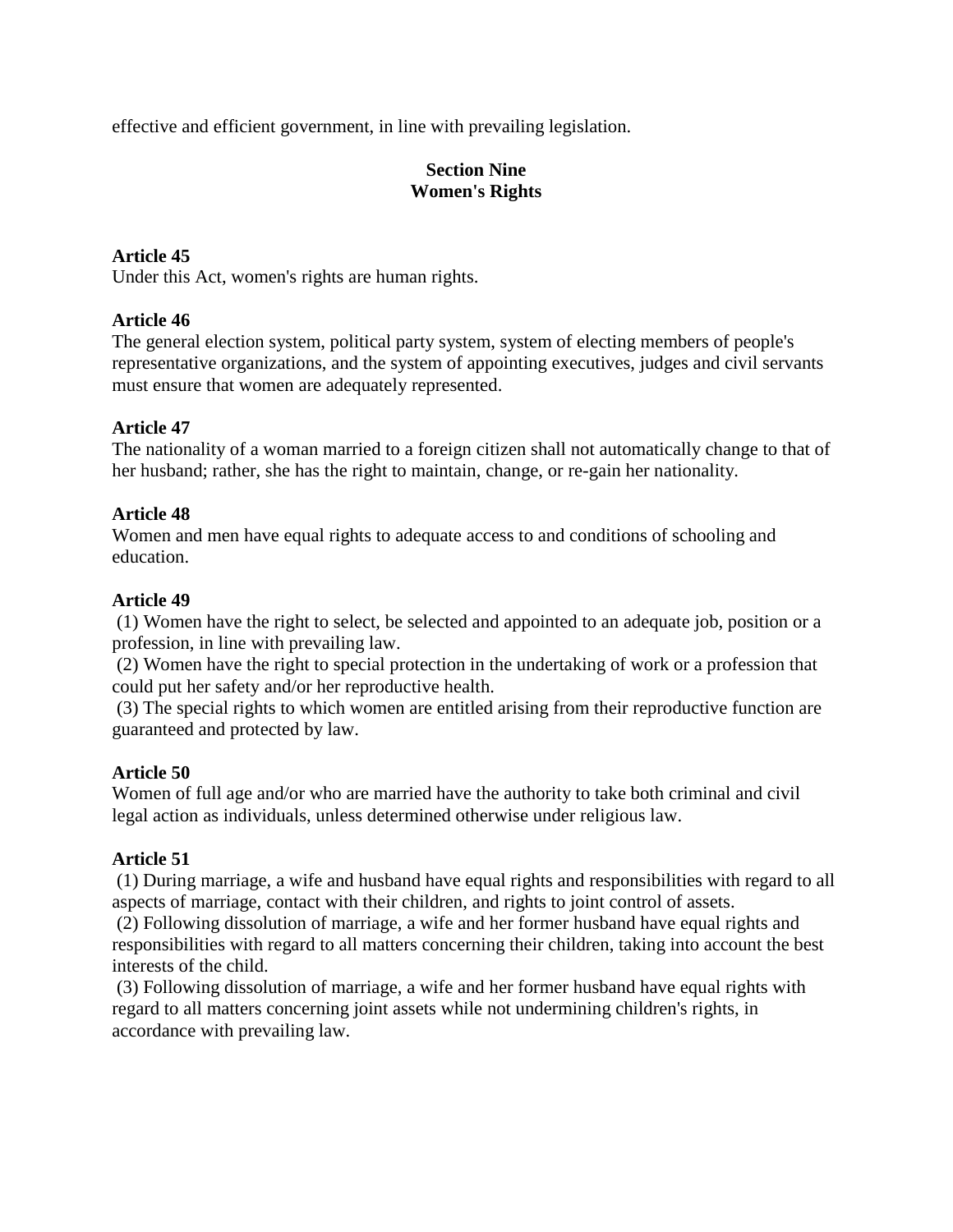## **Section Ten Children's Rights**

## **Article 52**

(1) All children have the right to protection by parents, family, society, and state. (2) Children's rights are human rights which in the children's interest are recognized and protected before the law at the time of conception.

# **Article 53**

(1) From conception, every child has the right to life, to maintain life and to improve his standard of living.

(2) From birth, every child has the right to a name and nationality.

## **Article 54**

In the event of physical and/or mental disability, every child has the right to special care, education, training and assistance at the expense of the state, ensuring an existence worthy of human dignity, and building his self confidence and capacity to participate in the life of nation, state, and society.

## **Article 55**

Every child has the right to practice his religion, and to think and express himself as befits his intellectual capacity and age under the guidance of a parent or guardian.

## **Article 56**

(1) Every child has the right to know who his parents are and to be brought up and cared for by his own parents.

(2) Should the parents of a child not be able to bring up and care for their child adequately and in accordance with the provision set forth in this Act, the child concerned may be fostered and/or adopted by another person, based on and in accordance with procedures laid down in prevailing legislation.

## **Article 57**

(1) Every child has the right to be raised, cared for, educated and guided through life by his parents or guardian until he is of full age, in accordance with prevailing legislation.

(2) Should both the parents of a child die before he is of full age, or should both parents be unable for a valid reason to fulfill their obligations as parents, the courts shall appoint the child a guardian or foster parent.

(3) Foster parent or guardians as referred to in clause (2) are responsible for properly fulfilling all the obligations of a parent.

## **Article 58**

(1) Every child has the right to protection before the law against all forms of physical and mental violence, neglect, mistreatment and sexual assault while under the care of his parents, guardian, or any other party responsible for his care.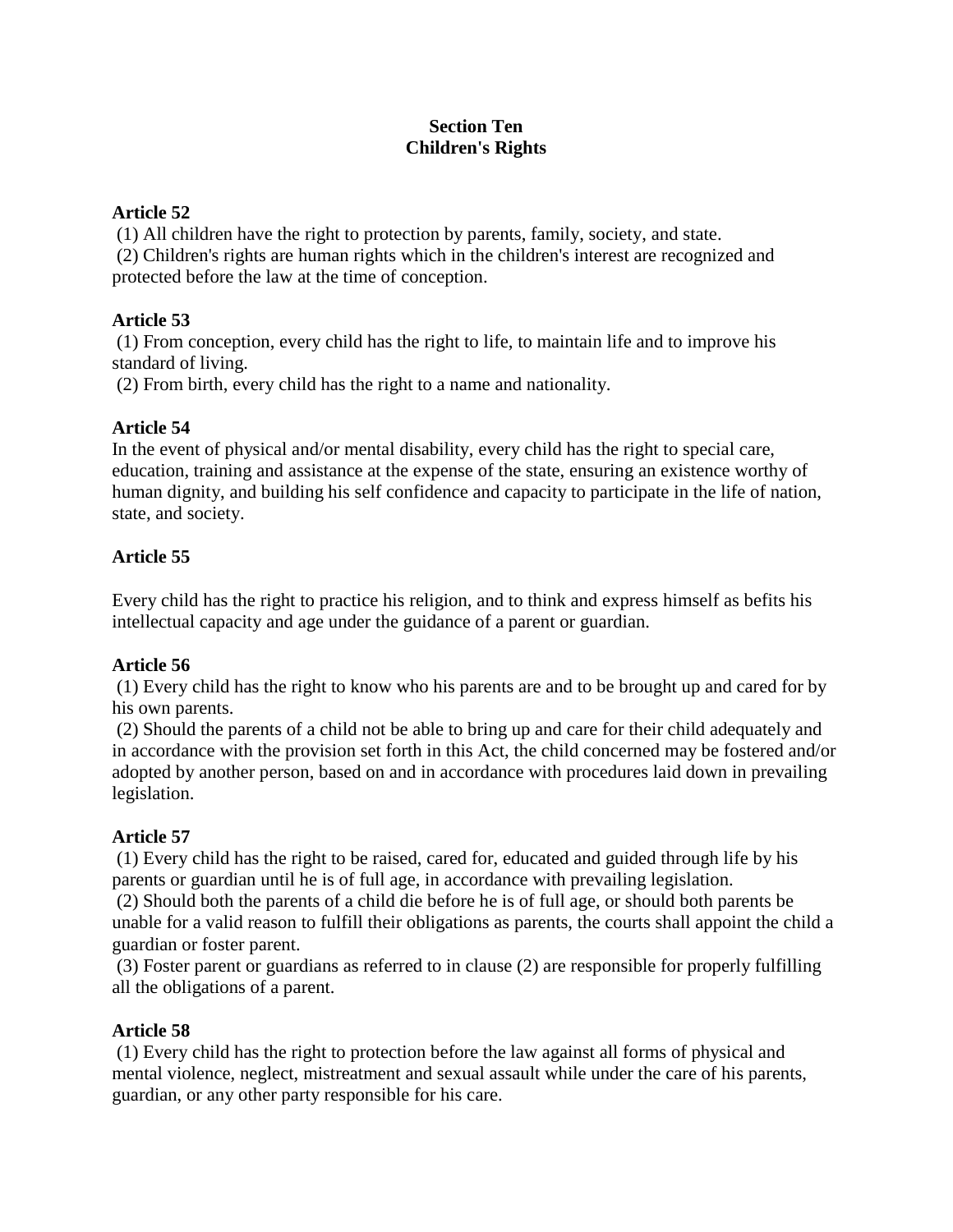(2) Should a child's parent, guardian, or benefactor commit any form of physical or mental abuse; neglect; mistreatment; sexual assault, including rape; or murder of a child under his protection, he shall be subject to maximum legal sanctions.

### **Article 59**

(1) Every child has the right not to be separated from his parents against his wishes, except for valid legal reasons and procedures indicating that this separation is in the best interests of the child.

(2) Under the circumstances referred to in clause (1), the child's right to regular direct meetings and individual contact with his parents is guaranteed and protected by the provisions set forth in this Act.

### **Article 60**

(1) Every child has the right to access to education and schooling as befits his interests, talents, and intellectual capacity.

(2) Every child has the right to seek, receive, and impart information as befits his intellectual capacity and age in the interests of his own development, insofar as this meets moral requirements.

### **Article 61**

Every child has the right to rest and mix with children of his own age, and to play and create as befits his intellectual capacity in the interests of his own development.

#### **Article 62**

Every child has the right to access to adequate health services and social security as befits his physical, emotional and spiritual needs.

#### **Article 63**

Every child has the right not to be involved in war, armed conflict, social unrest, and other incidents involving violence.

#### **Article 64**

Every child has the right to protection from financial exploitation, and from doing any work which is dangerous and/or which could interfere with his education or his physical, mental, or spiritual health.

#### **Article 65**

Every child has the right to protection from sexual exploitation and abuse, abduction and child trading, and from the misuse of narcotics, psychotropics, and other addictive substances.

## **Article 66**

(1) Every child has the right not to be the object of oppression, torture, or inhuman legal punishment.

(2) Sentence of death or life imprisonment shall not be handed down child offenders.

(3) Every child has the right not to have his freedom unlawfully taken from him.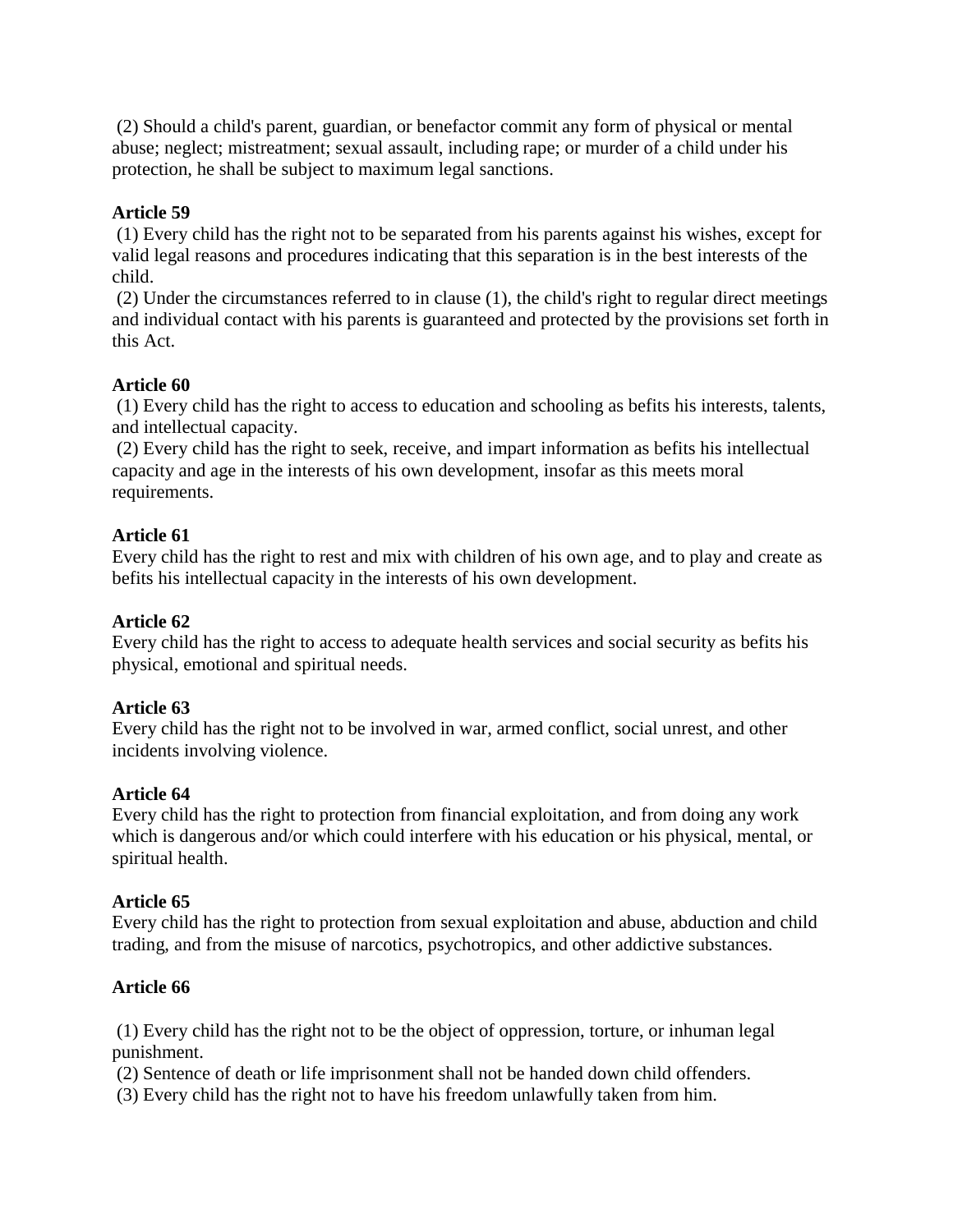(4) Children may be arrested, detained, or jailed only in accordance with prevailing legislation and only as a measure of last resort.

(5) Every child whose freedom is taken from him has the right to humane treatment, as befits the personal development needs of his age, and shall not be separated from his parents unless this is in his own interest.

(6) Every child whose freedom is taken from him has the right to access effective legal or other aid at every stage of ongoing legal proceedings.

(7) Every child whose freedom is taken from him has the right to defend himself and to access to a private hearing before an objective and impartial Child Tribunal.

## **CHAPTER IV HUMAN OBLIGATIONS**

#### **Article 67**

Everyone within the territory of the Republic of Indonesia is required to comply with Indonesian legislation and Indonesian Law, including unwritten law and international law concerning human rights ratified by Indonesia.

#### **Article 68**

Every citizen is required to participate in measures to defend the state in accordance with prevailing legislation.

#### **Article 69**

(1) Everyone is required to respect the human rights of others, and social, national, and state morals, ethics and order.

(2) Every human right gives rise to the basic obligation and responsibility to uphold the human rights of others, and it is the duty of government to respect, protect uphold and promote these rights and obligations.

#### **Article 70**

In executing his rights and obligations, everyone shall observe the limitations set forth in the provisions in this Act, in order to ensure that the rights and freedoms of others are respected, and in the interests of justice, taking into account the moral, security, and public order considerations of a democratic society.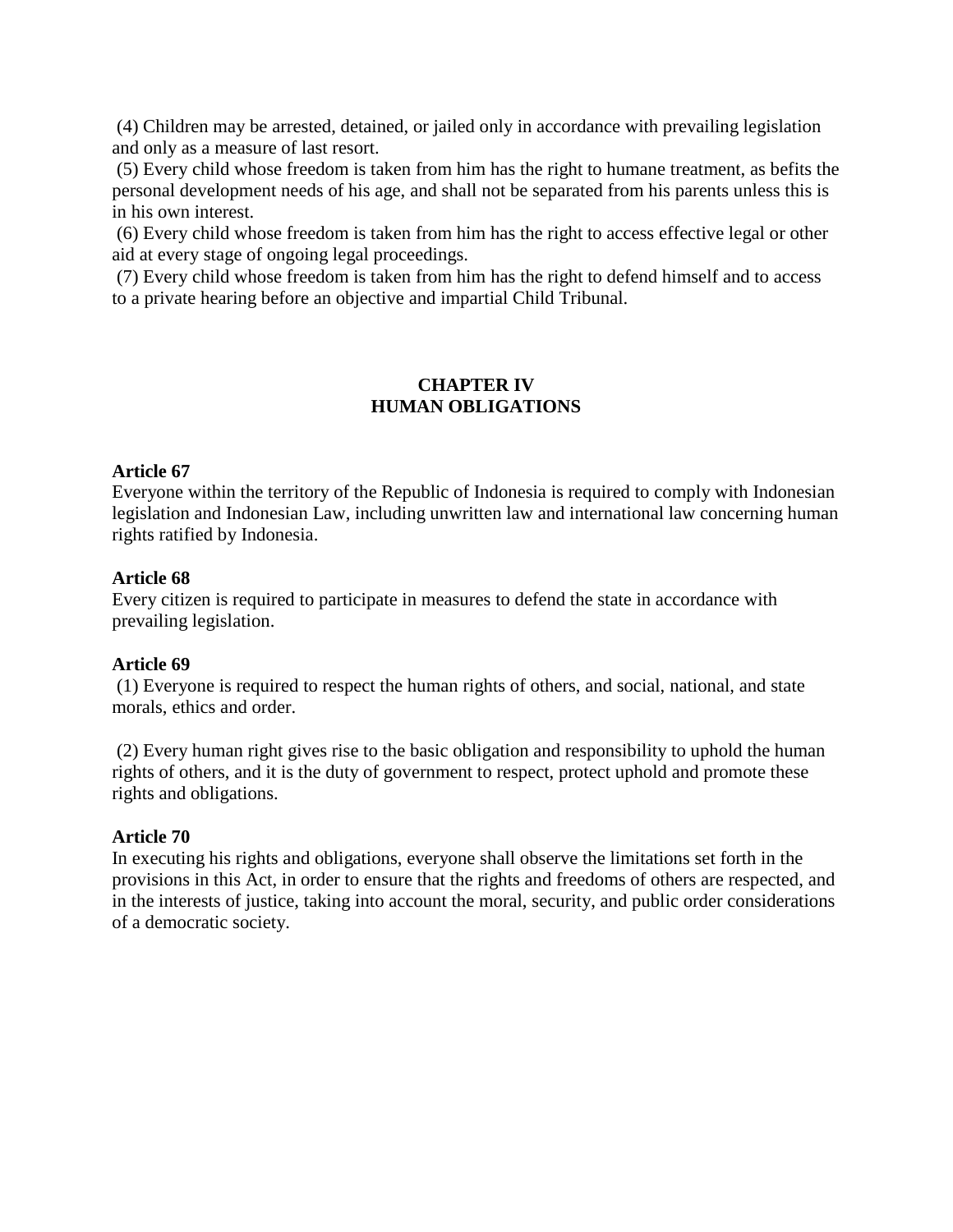#### **CHAPTER V GOVERNMENT DUTIES AND OBLIGATIONS**

#### **Article 71**

The government shall respect, protect, uphold and promote human rights as laid down in this Act, other legislation, and international law concerning human rights ratified by the Republic of Indonesia.

#### **Article 72**

The duties and responsibilities of the government as referred to in Article 71, include measures towards effective implementation in law, politics, economics, social and cultural aspects, state security, and other areas.

### **CHAPTER VI LIMITATIONS AND PROHIBITIONS**

#### **Article 73**

The rights and freedoms governed by the provisions set forth in this Act may be limited only by and based on law, solely for the purposes of guaranteeing recognition and respect for the basic rights and freedoms of another person, fulfilling moral requirements, or in the public interest.

#### **Article 74**

No provisions set forth in this Act shall be interpreted to mean that the government, or any political parties, factions, or any party whosoever is permitted to degrade, impair or eradicate the basic rights and freedoms governed by this Act.

#### **CHAPTER VII THE NATIONAL COMMISSION ON HUMAN RIGHTS**

#### **Article 75**

The National Commission on Human Rights aims to:

a. develop conditions conducive to the execution of human rights in accordance with Pancasila, the 1945 Constitution, the United Nations Charter, and the Universal Declaration of Human Rights; and,

b. improve the protection and upholding of human rights in the interests of the personal development of Indonesian people as a whole and their ability to participate in several aspects of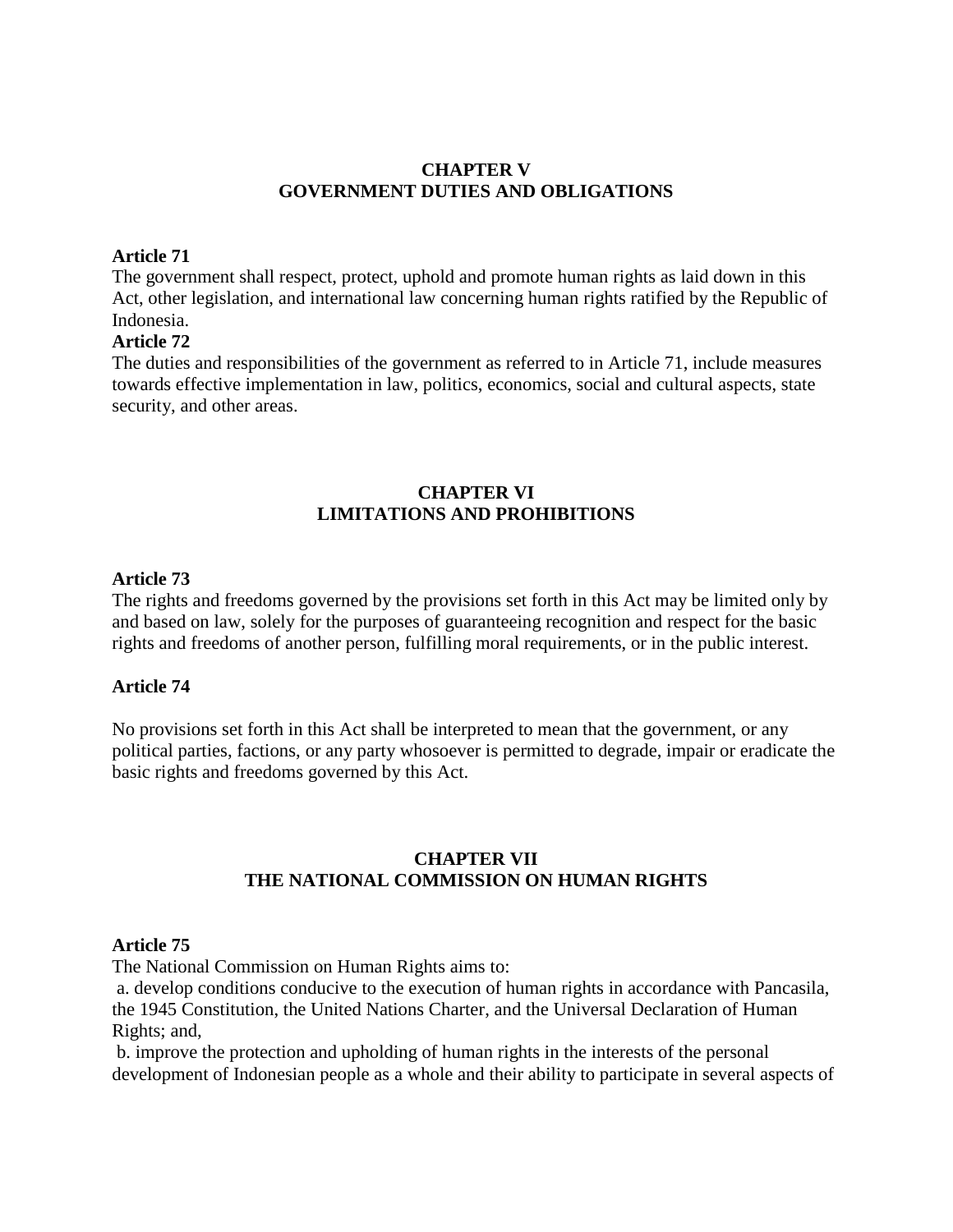life.

## **Article 76**

(1) To achieve these aims, the National Commission on Human Rights functions to study, research, disseminate, monitor and mediate human rights issues.

(2) Members of the National Commission on Human Rights are drawn from public figures who are professional, dedicated, have a high level of integrity, who fully who fully comprehend the aspirations of a democratic and welfare state based on justice, and who respect human rights and obligations.

(3) The National Commission on Human Rights is domiciled in the capital city of the Republic of Indonesia.

(4) Representative offices of the National Commission on Human Rights may be established in the regions.

# **Article 77**

The National Commission on Human Rights is based on the principles of Pancasila.

# **Article 78**

(1) The National Commission on Human Rights comprises:

a. Plenary Council; and

b. Sub-commissions.

(3) The National Commission on Human Rights has a Secretary General for the provision of services.

# **Article 79**

(1) The Plenary Council is holder of the highest authority in the National Commission on Human Rights.

(2) The Plenary Council consists of all members of the National Commission on Human Rights. (3) The Plenary Council determines the Rules and Regulations, Work Program and Work Mechanism of the National Commission on Human Rights.

# **Article 80**

(1) The activities of the National Commission on Human Rights are implemented by Subcommissions.

(2) Provisions governing these Sub-commissions are set forth in the Rules and Regulations of the National Commission on Human Rights.

# **Article 81**

(1) The Secretariat General provides administrative services for the implementation of the operations of the National Commission on Human Rights.

(2) The Secretariat General is headed by a Secretary General who is assisted by work units in the form of bureaus;

(3) The position of Secretary General is held by a Civil Servant who is not a Member of the National Commission on Human Rights.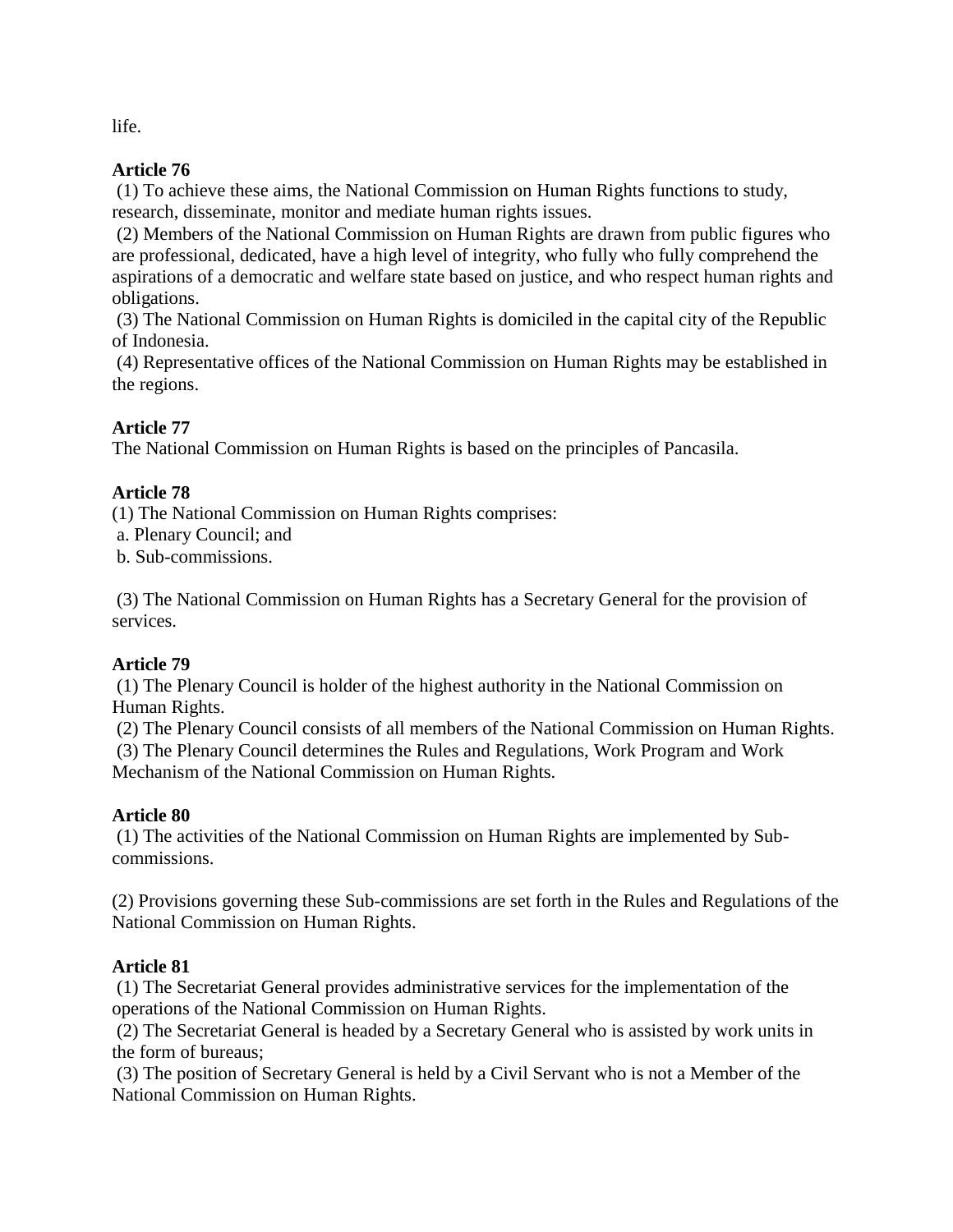(4) The Secretary General is appointed by the Plenary Council and this appointment shall be ratified in a Presidential Decree.

(5) The position, duties, responsibilities and organizational structure of the Secretariat General shall be set forth in a Presidential Decree.

## **Article 82**

Provisions concerning the Plenary Council and Sub-commissions are set forth in greater detail in the Rules and Regulations of the National Commission on Human Rights.

### **Article 83**

(1) The National Commission on Human Rights comprises 35 (thirty five) members selected by the House of Representatives of the Republic of Indonesia based on the recommendation of the National Commission on Human Rights, and validated by the President as Head of State.

(2) The National Commission on Human Rights is headed by a Chair and two Vice-Chairs.

(3) The Chair and the Vice-Chairs are elected by and from among the Members.

(4) The Chair, Vice-Chairs, and Members serve for a period of five years, and may be reappointed for a further five-year period.

### **Article 84**

Those eligible for appointment as members of the National Commission on Human Rights are Indonesian citizens who:

a. have experience in the promotion and protection of individuals or groups whose human rights have been violated;

b. are experienced as lawyers, judges, police, attorneys, or other members of the legal profession;

c. are experienced in legislative and executive affairs and in the affairs of high level state institutions; or

d. are religious figures, public figures, members of NGOs, or from higher education establishments.

## **Article 85**

(1) Discharge of a Member of the National Commission on Human Rights is based on the resolution of the Plenary Council and shall be made known to the House of Representatives and ratified by a Presidential Decree.

(2) A Member may be discharged:

a. in the event of his/her death;

b. upon the request of the Member him/herself;

c. in the event that prolonged psychological or spiritual ill-health prevents the member from carrying out his duties consecutively for a period of one year;

d. in the event that he perpetrates a gross criminal act; or

e. in the event that he/she perpetrates a reprehensible act or other act which the Plenary Council deems to besmirch the dignity and reputation, and/or diminish the independence and credibility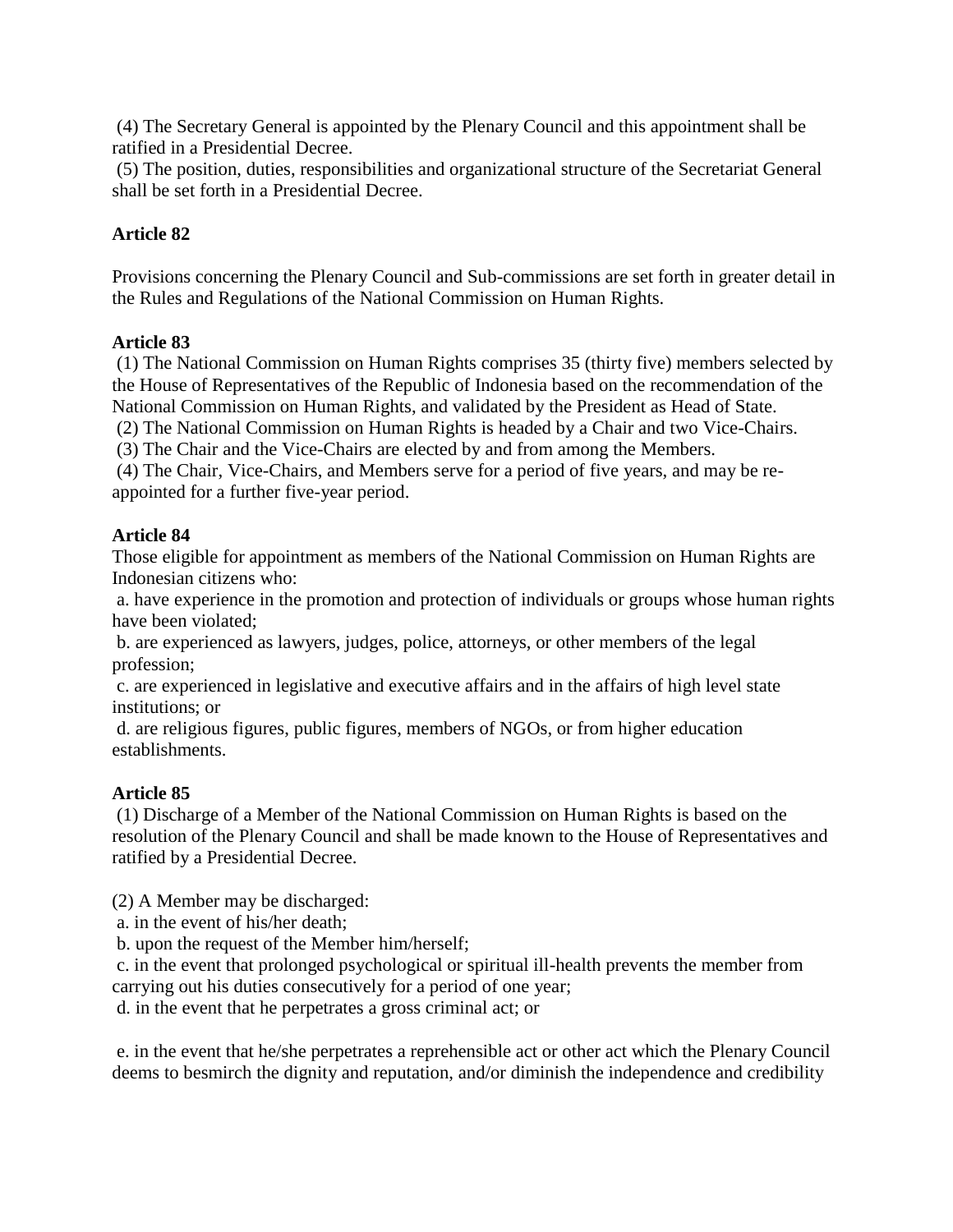of the National Commission on Human Rights.

### **Article 86**

Provisions concerning the election, appointment, and discharge of Members and leadership of the National Commission on Human Rights are set forth in the Rules and Regulations of the National Commission on Human Rights.

## **Article 87**

(1) All Members of the National Commission on Human Rights are required to:

a. study prevailing legislation and decrees of the National Commission on Human Rights;

b. participate actively and sincerely towards attaining the objectives of the National Commission on Human Rights;

c. maintain confidentiality of information that by nature is a secret of the National Commission on Human Rights obtained based on his position as a member.

(2) All Members of the National Commission on Human Rights have the right to:

a. submit proposals and ideas to the Plenary Council and Sub-commissions;

b. provide input into the decision making of the Plenary Council and Sub-commissions;

c. propose nominees for and elect the Chair and Vice-Chairs on the Plenary Council;

d. nominate prospective Members of the National Commission on Human Rights for interim and regular replacement.

## **Article 88**

Provisions concerning the rights and obligations of members of the National Commission on Human Rights are set forth in greater detail in the Rules and Regulations of the National Commission on Human Rights.

## **Article 89**

(1) To carry out the functions of the National Commission on Human Rights with realize aims as referred to in Article 76, the National Commission on Human Rights has the authority to:

a. study and examine international human rights instruments with the aim of providing recommendations concerning their possible accession and ratification;

b. study and examine legislation in order to provide recommendations concerning drawing up, amending and revoking of legislation concerning human rights;

c. publish study and examination reports;

d. carry out literature studies, field studies, and comparative studies with other countries;

e. discuss issues related to protecting, upholding and promoting human rights; and,

f. conduct cooperative research and examination into human rights with organizations, institutions or other parties, at regional, national and international levels.

(2) To carry out its function as disseminator as referred to in Article 76 , the National Commission on Human Rights is charged with and authorized to:

a. disseminate information concerning human rights to the Indonesian public;

b. take steps to raise public awareness about human rights through formal and non-formal education institutes and other bodies;

c. cooperate with organizations, institutions or other parties at national, regional and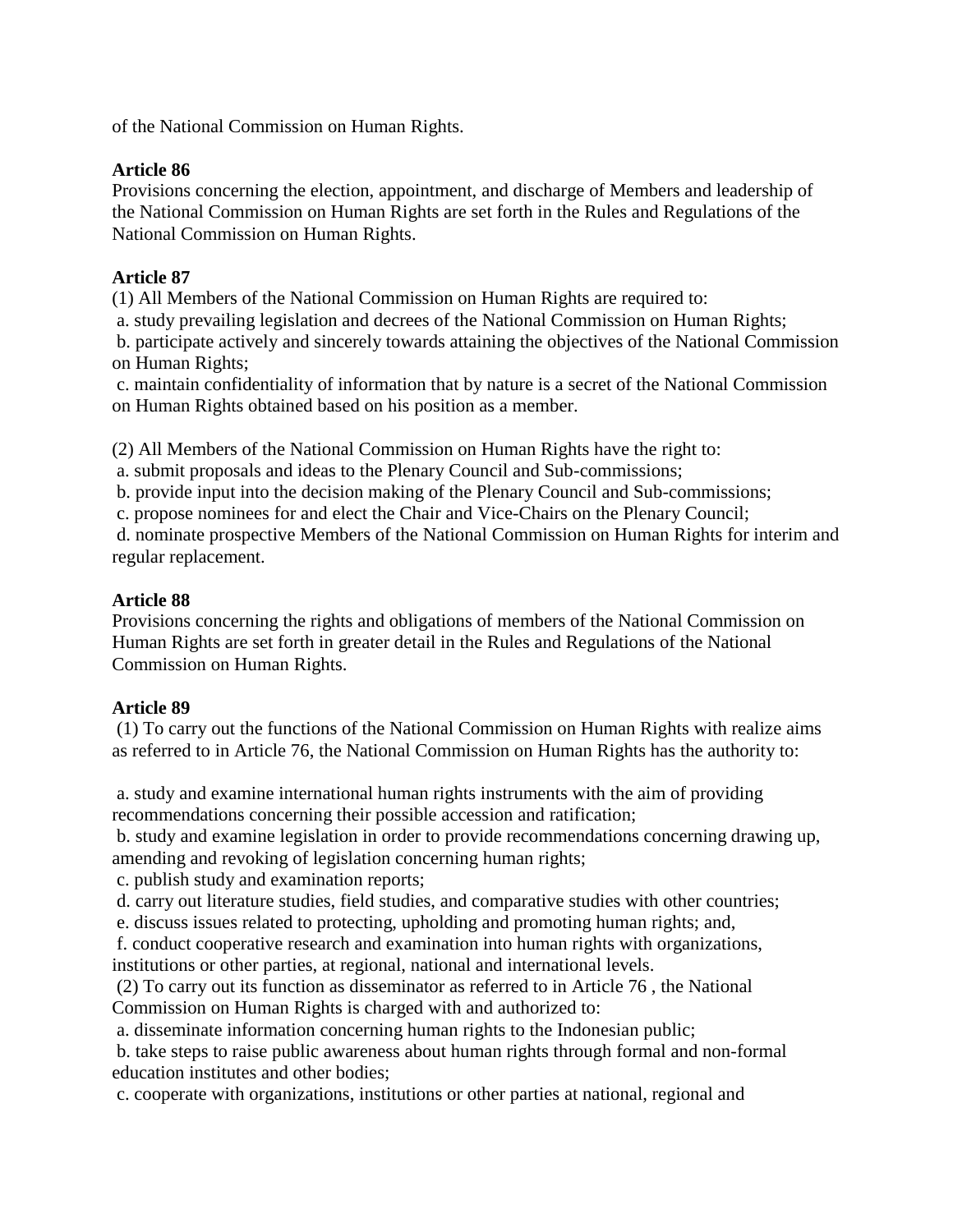international level with regard human rights;

(3) To carry out its supervisory function as referred to in Article 76, the National Commission on Human Rights is charged with and authorized to:

a. monitor the execution of human rights and compile reports of the output of this monitoring;

b. investigate and examine incidents occurring in society which either by their nature or scope likely constitute violations of human rights;

c. call on complainants, victims and accused to request and hear their statements;

d. call on witnesses to request and hear their witness statements, and in the case of prosecution witness to request submission of necessary evidence;

e. survey incident locations and other locations as deemed necessary;

f. call on related parties to give written statements or to submit necessary authenticated documents as required upon approval of the Head of Court;

g. examine houses, yards, buildings, and other places that certain parties reside in or own, upon approval of the Head of Court;

h. on approval of the Head of Court, provide input into particular cases currently undergoing judicial process if the case involves violation of human rights of public issue and court investigation, and the input of the National Commission on Human Rights shall be made known to the parties by the judge;

(4) To carry out its function as mediator as referred to in Article 76, the National Commission on Human Rights is charged with and authorized to:

a. arbitrate between the two parties;

b. resolve cases through consultation, negotiation, mediation, conciliation and expert evaluation;

c. give recommendations to the parties for resolving conflict through the courts;

d. submit recommendations concerning cases of human rights violations to the Government in order that their resolution may be followed up on;

e. submit recommendations concerning cases of human rights violations to the House of Representatives of the Republic of Indonesia for their follow up.

## **Article 90**

(1) All people and groups of people who have strong grounds that their human rights have been violated may submit an oral or written complaint to the National Commission on Human Rights. (2) Complaints will be dealt with only if the true identity of the complainant is made known, and if adequate and clear evidence/statement of the subject matter of the complaint is provided.

(3) In the case in which a complaint is made by a third party, the complaint must have the approval of the party whose rights have been violated as victim, with the exception of certain human rights violations as based on the consideration of the National Commission on Human Rights.

(4) Violation of human rights as referred to in clause (3) also covers complaints made by proxy concerning violation of human rights experienced by the public

## **Article 91**

(1) Investigation shall not be undertaken, or shall be suspended if already underway, in the event that:

a. there is insufficient evidence;

b. the subject matter of the complaint is not a violation of human rights;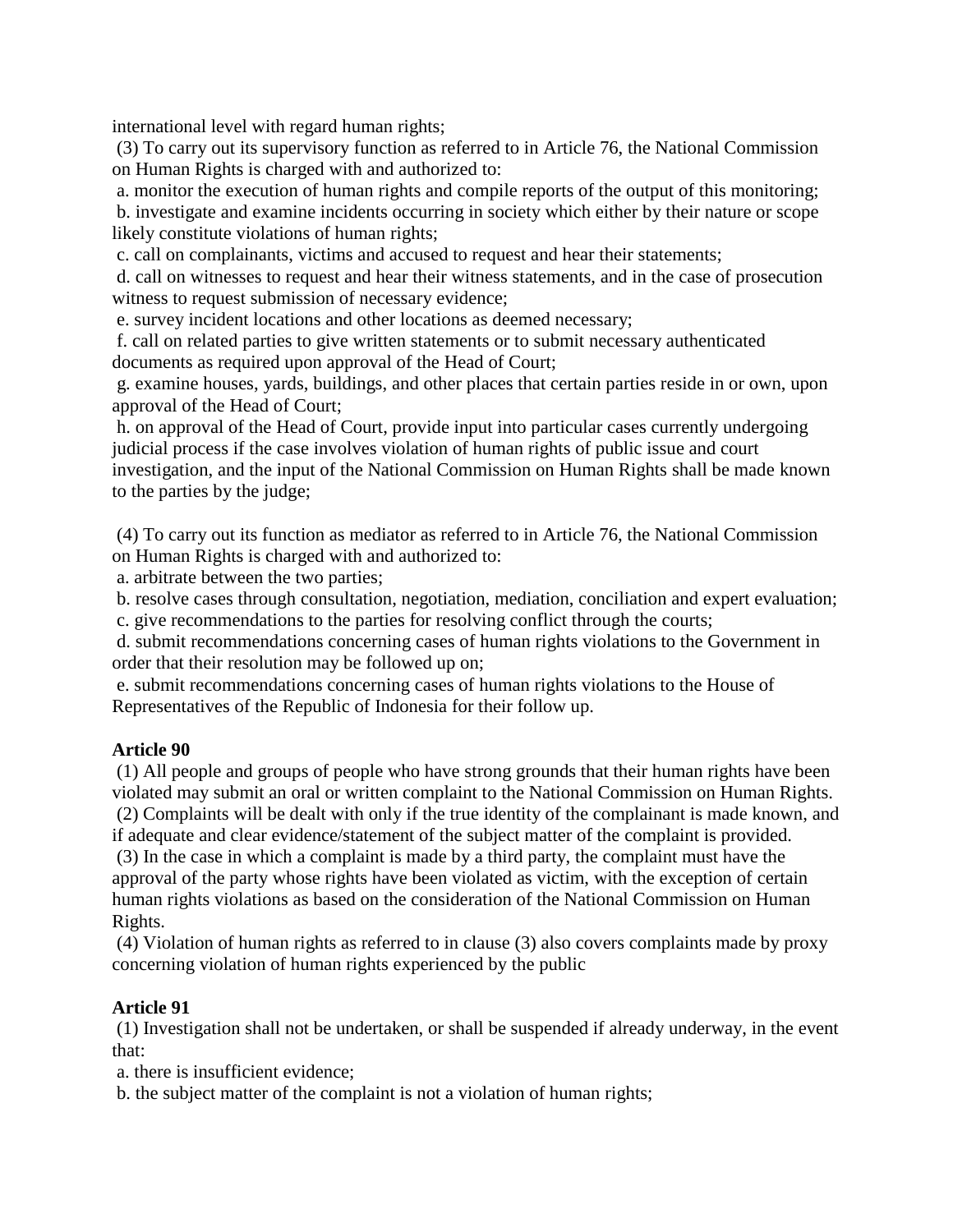c. the complaint is not presented in good faith, or if the complainant is not in earnest;

d. more effective legal measures are available to resolve the complaint;

e. resolution through available legal means, in accordance with the law.

(2) The mechanism for executing the authority not to undertake or to suspend investigation as referred to in clause (1) is set forth in the Rules and Regulations of the National Commission on Human Rights.

## **Article 92**

(1) In certain cases and if deemed necessary to protect the interests and rights of those involved, or to realize the resolution of an issue, the National Commission on Human Rights may decide to keep confidential the identity of the complainant, those providing statements or other evidence, and parties related to the subject matter of the complaint or monitoring.

(2) The National Commission on Human Rights may decide to keep confidential or restrict dissemination of a statement or other evidence obtained by the National Commission on Human Rights which is related to the subject matter of the complaint or monitoring.

(3) Decision as referred to in clause (2) is based on the consideration that dissemination of the statement or other evidence could:

a. endanger state security and safety;

b. endanger public safety and order;

c. endanger the safety of an individual;

d. besmirch the good name of an individual;

e. divulge state secrets or other matters which must be kept confidential in the government decision-making process;

f. divulge matters which must be kept confidential in the process of investigating, litigating, and trying a criminal case;

g. hamper the resolution of an existing issue;

h. divulge matters of trade secret.

## **Article 93**

Investigation of human rights violations is to be closed, unless deemed otherwise by the National Commission on Human Rights.

# **Article 94**

(1) Complainants, victims, witnesses and other related parties as referred to in Article 89 clause (3) letters c and d, are required to meet the request of the National Commission on Human Rights.

(2) Should the requirement referred to in clause (1) not be met, the party in question shall be subject to the provisions set forth in Article 95.

# **Article 95**

Should a person called on fail to appear or refuse to give a statement, the National Commission on Human Rights may seek the assistance of the Head of Court to enforce its request, in accordance with prevailing law.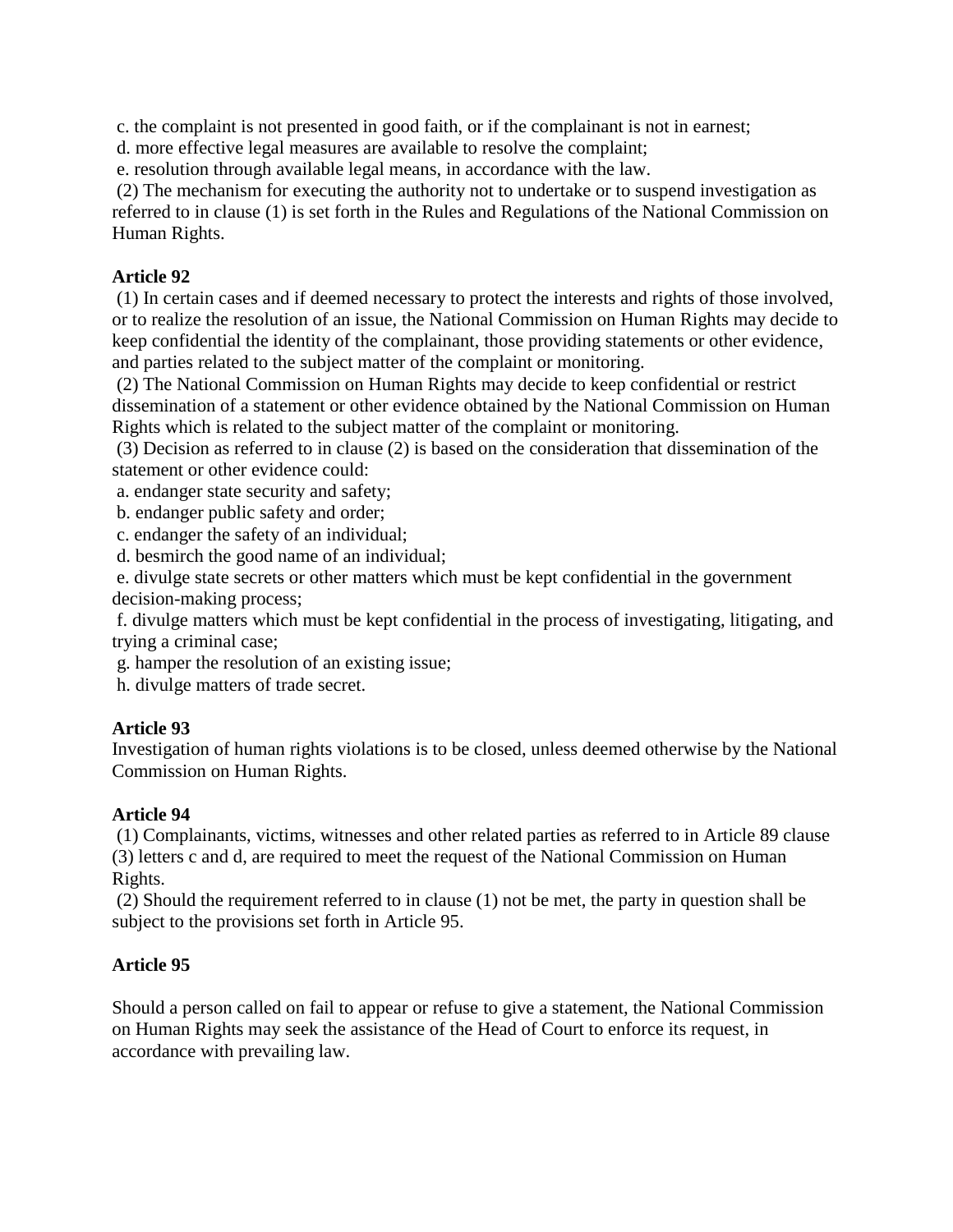#### **Article 96**

(1) Resolution as referred to in Article 89 clause (4) letters a and b, shall be carried out by a Member of the National Commission on Human Rights appointed as mediator;

(2) Resolution reached as referred to in clause (1) shall be in the form of a written agreement signed by both parties and validated by the mediator;

(3) Written agreement as referred to in clause (2) constitutes a mediation settlement which is legally binding and officially valid;

(4) In the event that a mediation settlement is not executed by one of the parties within the period of time set forth in the settlement, the other party may entreat the local District Court to declare that this settlement be executed, by appending the words, "For the Justice of God Almighty".

(5) A Court may not refuse the request referred to in clause (4).

### **Article 97**

The National Commission on Human Rights is required to submit annual reports on concerning the execution of its functions, tasks and authority, and on the condition of human rights and on cases handled to the House of Representatives and the President, and submit carbon copies to the Supreme Court.

#### **Article 98**

The budget for the National Commission on Human Rights shall come from the National Budget.

#### **Article 99**

Provisions and regulations concerning the functions, tasks and authority of the National Commission on Human Rights are set forth in the Rules and Regulations of the National Commission on Human Rights.

## **CHAPTER VIII PUBLIC PARTICIPATION**

#### **Article 100**

All people, groups, political organizations, community organizations, and self-reliant organizations and other non-government organizations, have the right to participate in protecting, upholding and promoting human rights.

#### **Article 101**

All people, groups, political organizations, community organizations, and self-reliant organizations and other non-government organizations, have the right to submit reports of human rights violations to the National Commission on Human Rights or other competent agency, in the interests of protecting, upholding and promoting human rights.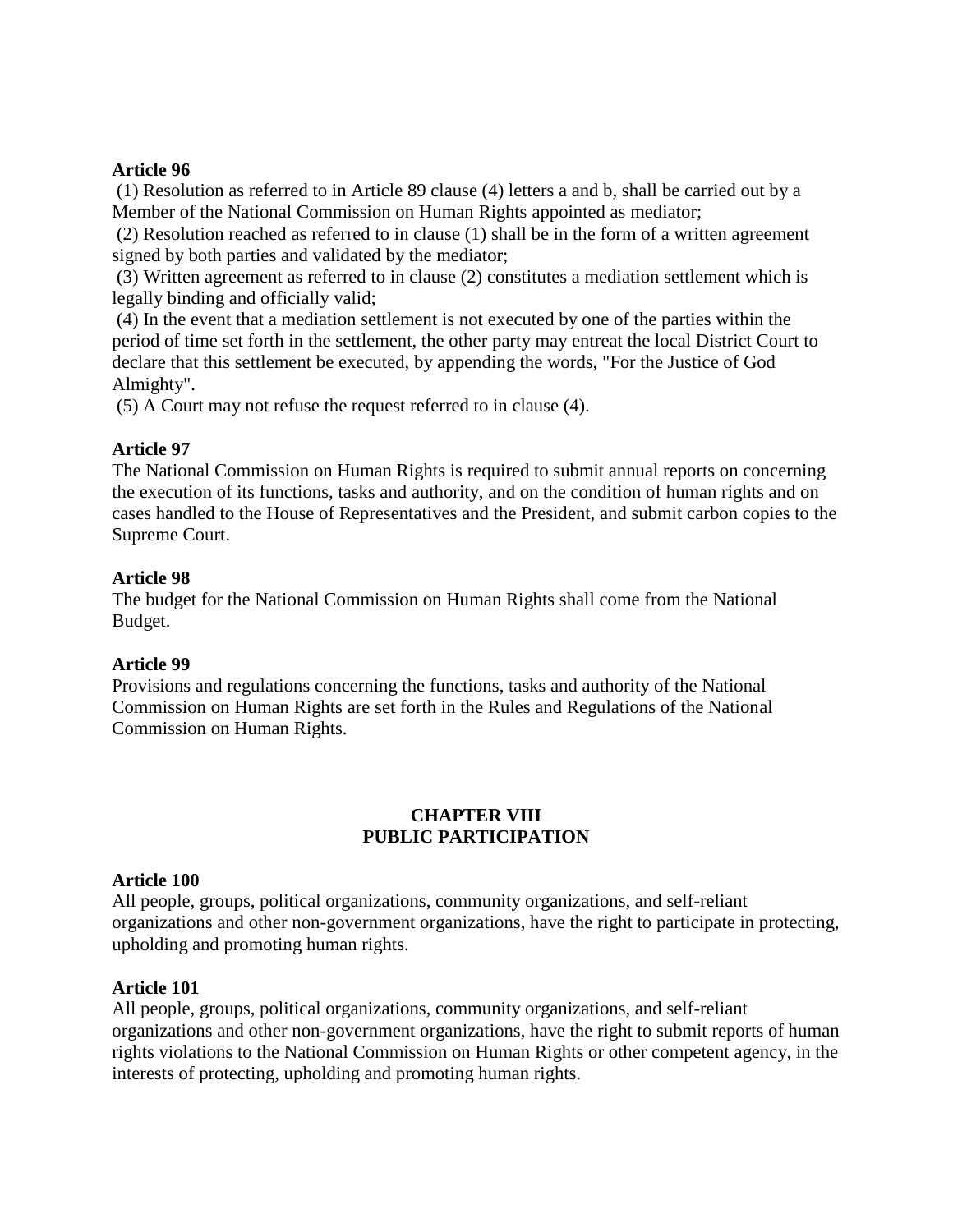#### **Article 102**

All people, groups, political organizations, community organizations, and self-reliant organizations and other non-government organizations, have the right to submit proposals to concerning matters and policy related to human rights to the National Commission on Human Rights or other agency.

#### **Article 103**

All people, groups, political organizations, community organizations, and self-reliant organizations, higher educational institutes, study agencies or other non-government organization, both individually and in cooperation with the National Commission on Human Rights, have the right to study, educate and disseminate information about human rights.

#### **CHAPTER IX HUMAN RIGHTS TRIBUNAL**

#### **Article 104**

(1) To hear gross violations of human rights, a Human Rights Tribunal shall be set up in the domain of the District Court;

(2) Tribunal as referred to in clause (1) shall be established under law within a period of 4 (four) years.

(3) Prior to the establishment of the Human Rights Tribunal referred to in clause (2), cases of human rights violations as referred to in clause (1) shall be heard by an authorized tribunal.

### **CHAPTER X TRANSITIONAL PROVISIONS**

#### **Article 105**

(1) All provisions concerning human rights set forth in other legislation shall remain valid insofar as these are governed by this Act.

(2) At the time this Act comes into force:

a. the National Commission of Human Rights established based on Presidential Decree No. 50 of 1993 concerning the National Commission on Human Rights shall be deemed the National Commission on Human Rights according to this Act;

b. the Chair, Vice-Chairs, and Members of the National Commission on Human Rights shall continue to carry out their functions, tasks and authority according to this Act until such time new members of the National Commission on Human Rights are appointed;

c. all issues currently being handled by the National Commission on Human Rights shall continue to be resolved according to the provisions set forth in this Act.

(3) Within 2 (two) years of this Act coming into force, the organizational structure, membership, tasks and authority, and regulations of the National Commission on Human Rights must be